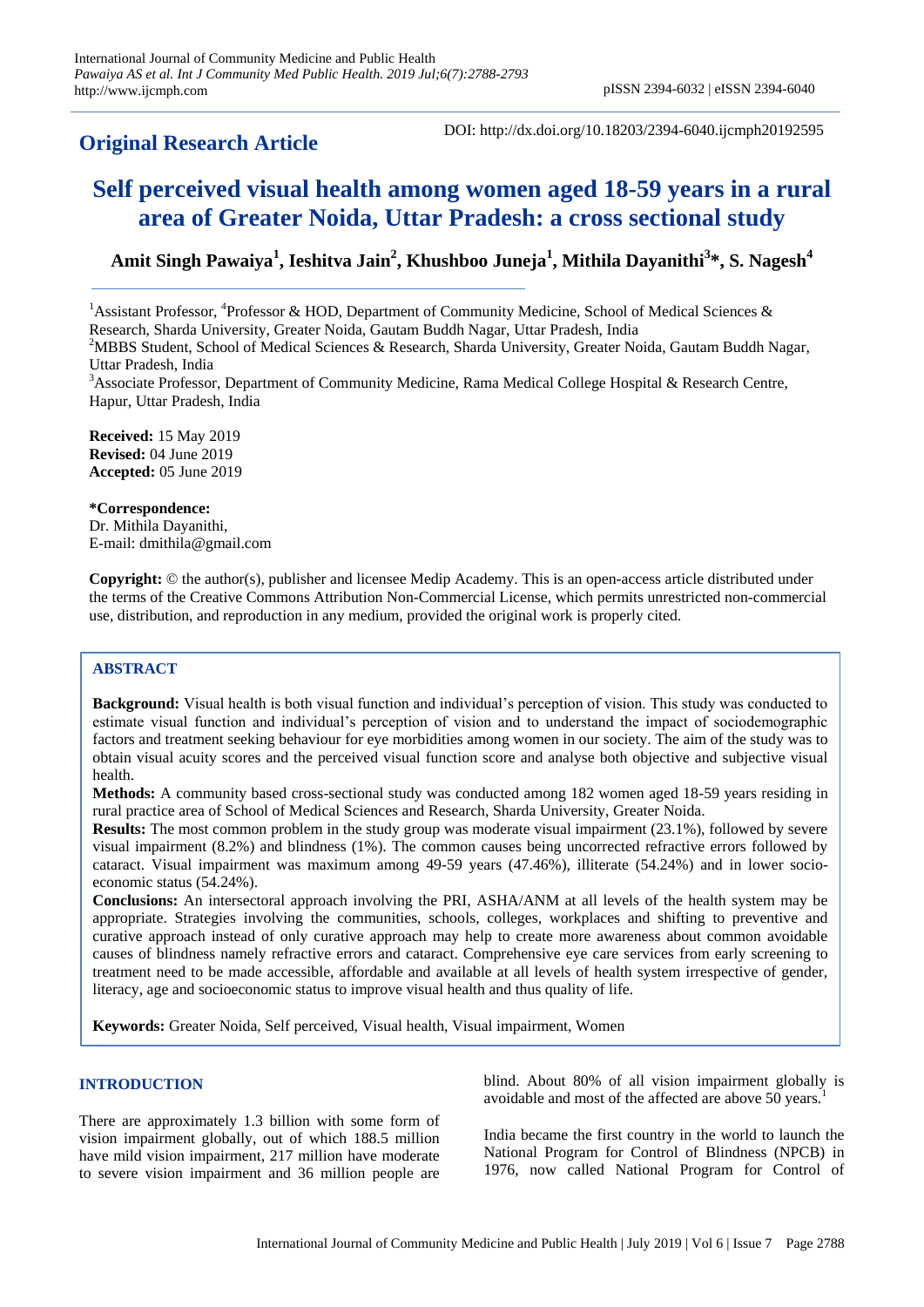Blindness and Visual Impairment (NPCBVI) to reduce prevalence of blindness.<sup>2</sup> There are 62 million with visual impairment of which 8 million are blind which is about one-fourth of global blindness.<sup>3,4</sup> By 2020, blindness is likely to increase to 18 million with the increase in life expectancy and projected increase in the country's population. By adopting the strategies advocated by Vision 2020, India is committed to reduce the preventable blindness by 2020.<sup>5</sup>

Visual impairment severely affects the working capacity and quality of life. Age, sex, literacy and working status are associated with blindness. Visual impairment was found more in illiterates, females, rural residents and among those above 70 years of age.<sup>6</sup>

Visual health being a comprehensive measure of visual function and individual's perception of vision, this study was conducted to estimate both objective and subjective visual health and to understand the impact of sociodemographic factors and treatment seeking behaviour for eye morbidities amongst the women of our society who generally ignore their health. Health seeking behaviour is influenced by a variety of socio-economic variables, including sex, age, the social status of women, the type of illness, access to services and perceived quality of the service etc.<sup>7</sup>

#### **METHODS**

A community based study was conducted in rural catchment areas of School of Medical Sciences & Research, Greater Noida, Uttar Pradesh from 1<sup>st</sup> August to 30<sup>th</sup> September 2018. Four villages: Girdharpur, Patla Khera, Chirsi and Kullipuraby were selected out of 8 villages, using purposive sampling. From the selected villages by simple random sampling a list of eligible women was prepared with the help of medical social worker. Sample size was calculated by considering prevalence of visual impairment 24.5% with 7% absolute error, 10% non response rate and 95% confidence interval  $(CI)$ .<sup>8</sup> The sample was collected from 182 women.

A pre-designed, semi structured questionnaire was prepared using visual functioning questionnaire-25  $(VFQ-25)$  as reference.<sup>9</sup> The questionnaire covered sociodemographic profile, present eye complaints, treatment seeking behavior, history of surgeries and other disease like diabetes, hypertension etc.

A team of two qualified optometrist took all the measurements after the equipment used were standardized and validated before visit to each village. Visual Acuity was measured using a Landolt chart placed 6 meters away from the women. For each participant visual acuity of each eye was measured separately with their correcting glasses on and the measurement in better eye was considered for the purpose of this study.

Normal vision was taken as  $(\geq 6/18)$ , moderate visual impairment as (<6/18-6/60), severe visual impairment as  $(<6/60-3/60)$  and visually blindness was taken as  $(<3/60-$ 1/60).

Perceived visual functioning was assessed using questionnaire consisting of 14 questions on subject's perception of general eye health status, perceived near, distant, colour and peripheral vision, past surgeries, history of chronic diseases, frequency of eye checkups and spectacle usage.

The data was analyzed using Statistical Package for the Social Sciences Software (SPSS) version 22.0. Confidence interval of 95%, p<0.05 was considered significant for analysis.

# **RESULTS**

A total of 182 women aged 18-59 years participated in the study. Majority of respondents were in the age group 18-28 years (37.9%), illiterate (37.9%), unemployed (87.3%) and belonging to lower socio-economic status (32.4%) according to Modified Prasad Socio economic scale (Table 1).

#### **Table 1: Distribution of study subjects according to their socio-demographic characteristics (n=182).**

|                         | No of subjects |  |  |
|-------------------------|----------------|--|--|
| <b>Characteristics</b>  | N(%)           |  |  |
| Age (in years)          |                |  |  |
| 18-28                   | 69 (37.9)      |  |  |
| 29-38                   | 45 (24.7)      |  |  |
| 39-48                   | 29 (15.9)      |  |  |
| 49-59                   | 39 (21.4)      |  |  |
| <b>Marital status</b>   |                |  |  |
| Married                 | 157 (86.3)     |  |  |
| Unmarried               | 25(13.7)       |  |  |
| Occupation              |                |  |  |
| Unemployed              | 159 (87.3)     |  |  |
| Unskilled worker        | 18 (09.9)      |  |  |
| Skilled worker          | 05(02.7)       |  |  |
| <b>Education status</b> |                |  |  |
| Illiterate              | 69 (37.9)      |  |  |
| Primary school          | 36 (19.8)      |  |  |
| Middle school           | 20(11.0)       |  |  |
| High school             | 19 (10.4)      |  |  |
| Intermediate            | 28 (15.4)      |  |  |
| Graduate                | 10(05.5)       |  |  |
| Socio-economic status   |                |  |  |
| <b>Upper class</b>      | 15(08.2)       |  |  |
| Upper middle class      | 25(13.7)       |  |  |
| Middle class            | 36(19.8)       |  |  |
| Lower middle class      | 45 (24.7)      |  |  |
| Lower class             | 59 (32.4)      |  |  |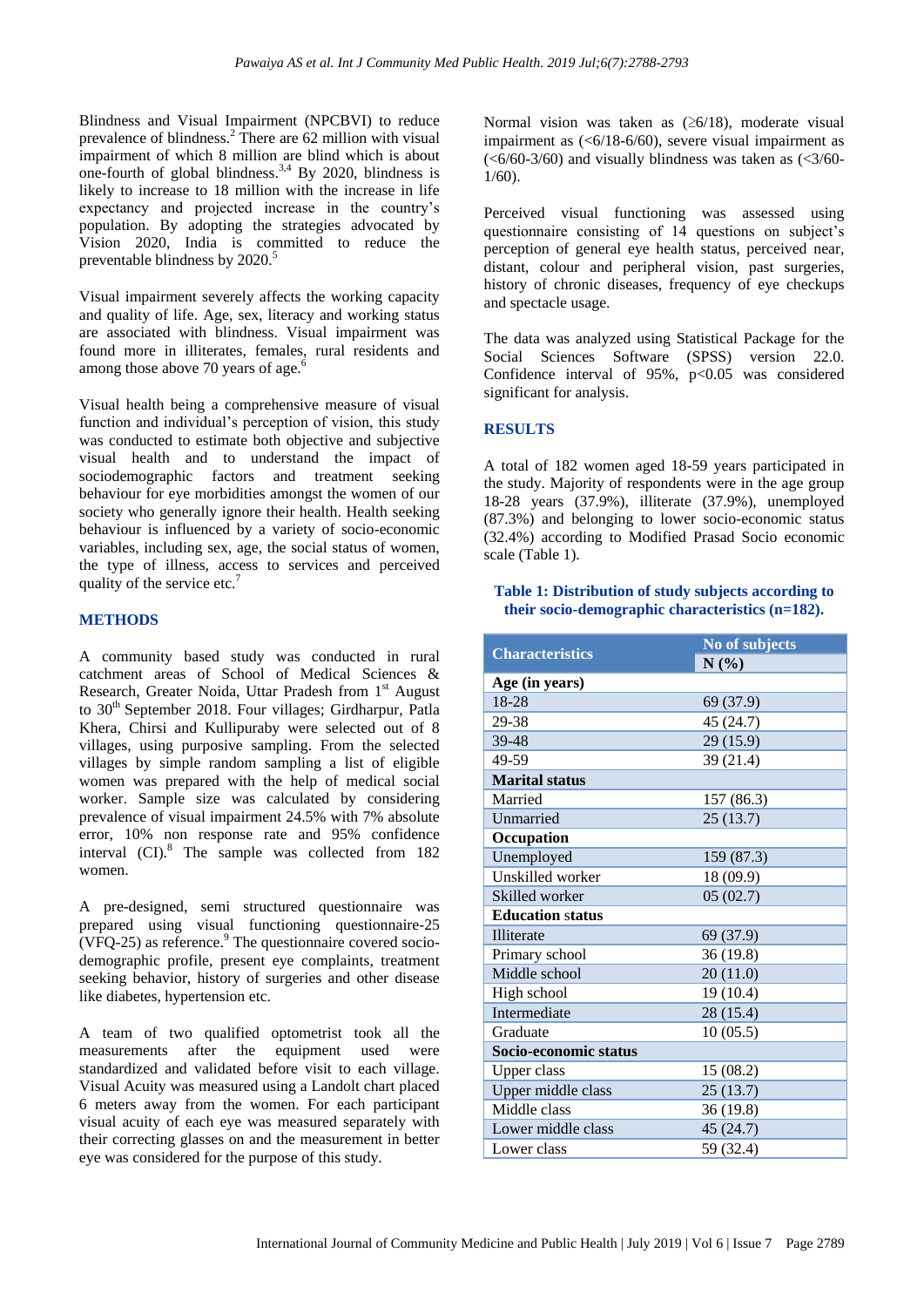Out of the total 182 subjects, 108 (59.4) subjects rate their vision as unsatisfactory and report facing problems with distant vision (Table 2). Among them, 86 (79.7%) face problem doing household chores like stitching, cooking and 96 (88.9%) faced difficulty in reading small prints. Out of 108 women, 22 (20.4%) feel dependent on others to complete their household chores due to poor eyesight (Table 3). Only 4 (3.7%) among the 108 came up openly that they feel embarrassed working in front of others.

#### **Table 2: Distribution of study subjects according to their eye related complaints and perceived visual function status (n=182).**

|                                    | Total no. |  |
|------------------------------------|-----------|--|
| <b>Perceived eye health status</b> | N(% )     |  |
| Good                               | 74 (40.7) |  |
| Fair                               | 84 (46.2) |  |
| Poor                               | 24 (13.2) |  |

#### **Table 3: Distribution of study subjects facing difficulty in doing household chores (n=108).**

|                                                    | <b>Total No.</b> |  |  |
|----------------------------------------------------|------------------|--|--|
| <b>Characteristics</b>                             | N(%)             |  |  |
| Difficulty faced doing household chores            |                  |  |  |
| Difficulty present                                 | 86 (79.7)        |  |  |
| No difficulty                                      | 22(20.3)         |  |  |
| Difficulty faced reading small prints              |                  |  |  |
| Difficulty present                                 | 96 (88.9)        |  |  |
| No difficulty                                      | 12(11.1)         |  |  |
| Difficulty faced reading signs/seeing stairs?      |                  |  |  |
| Yes                                                | 67(62.0)         |  |  |
| $\rm No$                                           | 41 (38.0)        |  |  |
| Difficulty observing objects off to the side while |                  |  |  |
| walking                                            |                  |  |  |
| Difficulty present                                 | 19 (17.6)        |  |  |
| Difficulty absent                                  | 89 (82.4)        |  |  |
| Feels dependent on others for routine work due to  |                  |  |  |
| eyesight                                           |                  |  |  |
| Yes                                                | 22(20.4)         |  |  |
| No                                                 | 86 (79.6)        |  |  |
| Feels hesitant/embarrassed working in front of     |                  |  |  |
| others                                             |                  |  |  |
| Yes                                                | 04 (03.7)        |  |  |
| N <sub>0</sub>                                     | 104 (96.3)       |  |  |

One or more than one eye related complaint leading to inadequate quality of personal and social life was reported by 135 (74.2%) women (Table 4). Among them, the most common reported problem in 93 (68.9%) subjects was blurring of vision and 92 (68.1%) women had headache followed by watering of eyes in 75 (55.6%) (Figure 1).

In the study group, prevalence of visual impairment was found to be 32.3%. Among them, 42 (23.1%) women

were found to be moderately visually impaired, 15 (8.2%) had severe visual impairment and 2 (1%) were blind (Table 5). The most common cause being uncorrected refractive errors followed by cataract.



**Figure 1: Study subjects with eye complaints (n=135).**

#### **Table 4: Women with eye related complaints (n=182).**

| <b>Characteristics</b>               | Total no.  |  |  |  |
|--------------------------------------|------------|--|--|--|
|                                      | N(%        |  |  |  |
| Subjects with eye related complaints |            |  |  |  |
| Present                              | 135 (74.2) |  |  |  |
| Absent                               | 47 (25.8)  |  |  |  |

# **Table 5: Distribution of women according to their visual acuity (n=182).**

|                                   | Total no. |
|-----------------------------------|-----------|
| <b>Characteristic</b>             | $N(\%)$   |
| Normal $(\geq 6/18)$              | 123(67.6) |
| <b>Moderate visual impairment</b> | 42(23.1)  |
| $(6/18-6/60)$                     |           |
| Severe visual impairment          | 15(08.2)  |
| $(6/60-3/60)$                     |           |
| <b>Blindness</b> (3/60-1/60)      | 02(01.0)  |

#### **Table 6: Distribution of women according to treatment seeking behaviour (n=108).**

| <b>Characteristics</b>           | Total no.  |  |  |  |
|----------------------------------|------------|--|--|--|
|                                  | $N$ $(\%)$ |  |  |  |
| Eye checkups (in last 1 year)    |            |  |  |  |
| Yes                              | 40(37.0)   |  |  |  |
| N <sub>0</sub>                   | 68 (63.0)  |  |  |  |
| Spectacles prescribed (n=40)     |            |  |  |  |
| Yes                              | 27 (67.5)  |  |  |  |
| $\rm No$                         | 13(32.5)   |  |  |  |
| Wear prescribed glasses $(n=27)$ |            |  |  |  |
| Yes                              | 6(22.2)    |  |  |  |
| No                               | 21 (77.8)  |  |  |  |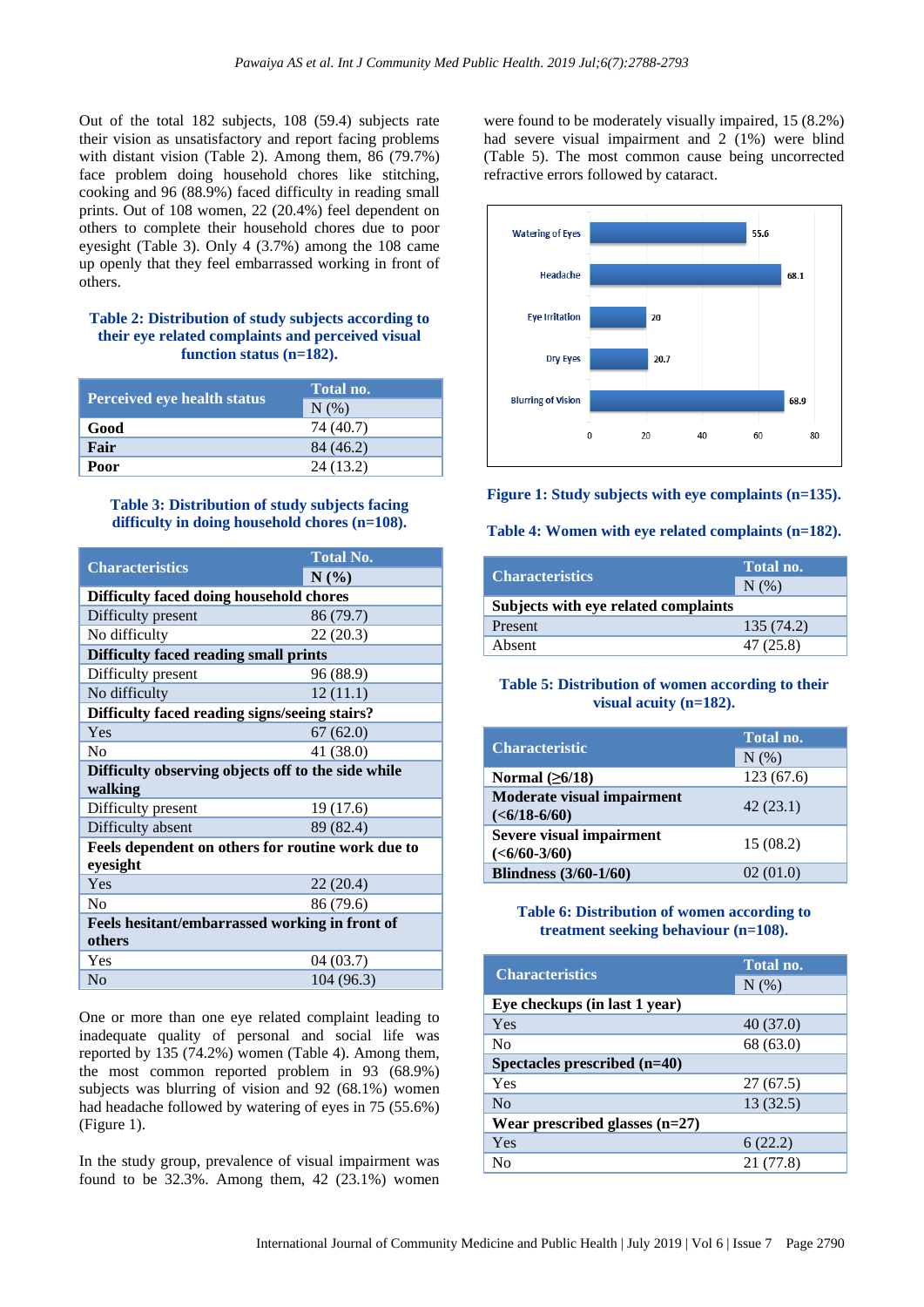Among those with unsatisfactory eye health status (108) only 40 (37%) women had their eyes checked up in last 1 year reflecting treatment seeking behaviour (Table 6). Among them, 27 subjects (67.5%) have been prescribed correction glasses but only 6 (22.2%) of them were wearing them on a regular basis.

## **Table 7: Association of visual impairment with sociodemographic characteristics (n=182).**

|                                        | <b>Visual impairment present</b> | <b>Visual impairment absent</b> |                   |         |
|----------------------------------------|----------------------------------|---------------------------------|-------------------|---------|
| <b>Characteristics</b>                 | N(%)                             | N(%)                            | <b>Chi-square</b> | P value |
| Age (years)                            |                                  |                                 |                   |         |
| 18-28                                  | 07(10.1)                         | 62(89.9)                        |                   |         |
| 29-38                                  | 12(26.6)                         | 33 (73.4)                       |                   | 0.0     |
| 39-48                                  | 12(41.4)                         | 17(58.6)                        | 54.2              |         |
| 49-59                                  | 28 (71.8)                        | 11 (28.2)                       |                   |         |
| <b>Education</b>                       |                                  |                                 |                   |         |
| Literate                               | 27(23.9)                         | 86(76.1)                        | 24.596            | .056    |
| Illiterate                             | 32(46.4)                         | 37(53.6)                        |                   |         |
| Occupation                             |                                  |                                 |                   |         |
| Employed                               | 03(10.7)                         | 25(89.2)                        | 8.065             | .52     |
| Unemployed                             | 56 (36.4)                        | 98 (63.6)                       |                   |         |
| <b>Marital status</b>                  |                                  |                                 |                   |         |
| Married                                | 55 (35.0)                        | 102(65.0)                       | 4.331             | .22     |
| Unmarried                              | 04(16.0)                         | 21(84.0)                        |                   |         |
| Socioeconomic status                   |                                  |                                 |                   |         |
| Lower                                  | 32(52.5)                         | 29(47.5)                        |                   |         |
| Lower middle                           | 10(22.2)                         | 35 (77.8)                       | 23.709            | .02     |
| Middle                                 | 06(16.6)                         | 30(83.3)                        |                   |         |
| Upper middle                           | 06(24.0)                         | 19(76.0)                        |                   |         |
| Upper                                  | 05(33.3)                         | 10(66.7)                        |                   |         |
| <b>History of previous eye illness</b> |                                  |                                 |                   |         |
| Present                                | 10(41.7)                         | 14(58.3)                        | 10.566            | .01     |
| Absent                                 | 49 (31.0)                        | 109(69.0)                       |                   |         |

#### **Table 8: Distribution of visual impairment among the women of 18-59 years.**

|                        | <b>Visual impairment present</b> | <b>Visual impairment absent</b> | <b>Total</b> |
|------------------------|----------------------------------|---------------------------------|--------------|
| <b>Characteristics</b> | N(%)                             | $N(\%)$                         |              |
| Age (in years)         |                                  |                                 |              |
| 18-28                  | 7(11.86)                         | 62(50.41)                       | 69           |
| 29-38                  | 12(20.34)                        | 33 (26.83)                      | 45           |
| 39-48                  | 12(20.34)                        | 17(13.82)                       | 29           |
| 49-59                  | 28 (47.46)                       | 11 (8.94)                       | 39           |
| Total                  | 59 (100)                         | 123 (100)                       | 182          |
| <b>Education</b>       |                                  |                                 |              |
| Literate               | 27(45.76)                        | 86 (69.92)                      | 113          |
| Illiterate             | 32 (54.24)                       | 37 (30.08)                      | 69           |
| Total                  | 59(100)                          | 123 (100)                       | 182          |
| Occupation             |                                  |                                 |              |
| Employed               | 3(5.08)                          | 25(20.33)                       | 28           |
| Unemployed             | 56 (94.92)                       | 98 (79.67)                      | 154          |
| Total                  | 59(100)                          | 123(100)                        | 182          |
| <b>Marital status</b>  |                                  |                                 |              |
| Married                | 55(93.22)                        | 102(82.93)                      | 157          |
| Unmarried              | 4(6.78)                          | 21(17.07)                       | 25           |
| Total                  | 59(100)                          | 123(100)                        | 182          |

Continued.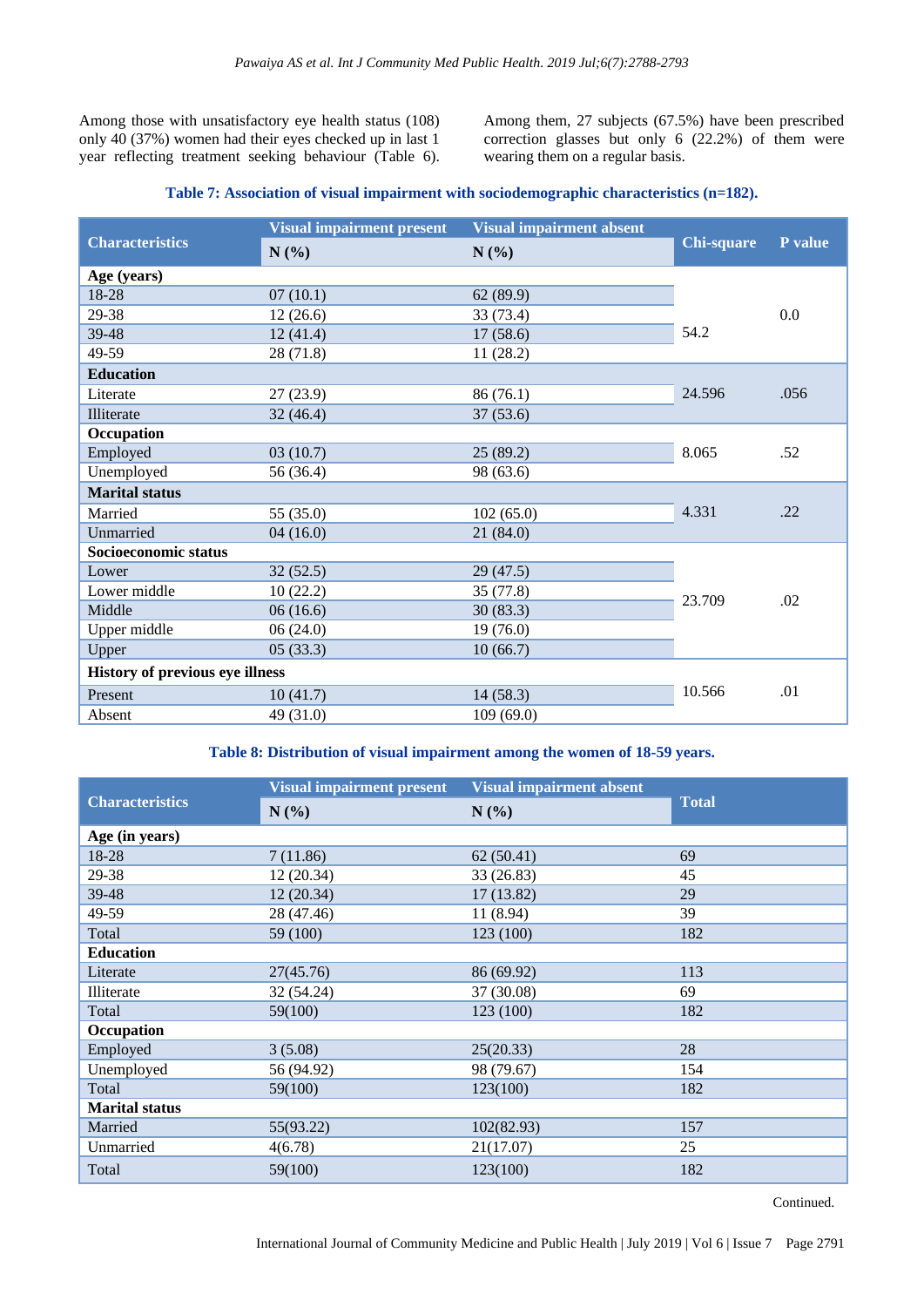*Pawaiya AS et al. Int J Community Med Public Health. 2019 Jul;6(7):2788-2793*

| <b>Characteristics</b>                 | <b>Visual impairment present</b><br>N(%) | <b>Visual impairment absent</b><br>N(%) | <b>Total</b> |  |
|----------------------------------------|------------------------------------------|-----------------------------------------|--------------|--|
| Socioeconomic status                   |                                          |                                         |              |  |
| Lower                                  | 32(54.24)                                | 29 (23.58)                              | 61           |  |
| Lower middle                           | 10(16.95)                                | 35 (28.46)                              | 45           |  |
| Middle                                 | 6(10.17)                                 | 30(24.39)                               | 36           |  |
| Upper middle                           | 6(10.17)                                 | 19(15.45)                               | 25           |  |
| Upper                                  | 5(8.47)                                  | 10(8.13)                                | 15           |  |
| Total                                  | 59(100)                                  | 123(100)                                | 182          |  |
| <b>History of previous eye illness</b> |                                          |                                         |              |  |
| Present                                | 10(16.95)                                | 14(11.38)                               | 24           |  |
| Absent                                 | 49 (83.05)                               | 109 (88.62)                             | 158          |  |
| Total                                  | 59(100)                                  | 123(100)                                | 182          |  |

Visual impairment was maximum in women belonging to 49-59 years of age (71.8%) followed by 41.4% in 39-48 years age group (Table 7) and relationship was statistically significant. Among 59 persons with visual impairment, 46.4% were illiterate in contrast to 23.9% of literate subjects. Majority of them among the visually impaired, 56 (36.4%) women were unemployed. Among 59 with visual impairment majority of them; 32 (52.5%) belonged to lower socio-economic status and relationship was statistically significant (p=0.02).

Among 24 women with history of previous eye illness, 41.7% (10) were visually impaired and was statistical significance  $(p=0.01)$ . In the study group there is a significant correlation between poor visual health & visual impairment and their socio-economic status, level of education and employment status (Table 7).

Visual impairment was higher among illiterates 32 (54.24%) as compared to literates 27 (45.76%) (Table 8). Majority of the women in the study belonged to the lower socioeconomic status, 32 (54.24%) as compared to the higher socioeconomic status (Table 8).

#### **DISCUSSION**

Blindness in India has been associated with the level of education, age and occupation. In the present study there were 59 (32.3%) with visual impairment out of which 2 were blind. In a similar study among 153 subjects, 49 (32%) were visually impaired out of which 3 (2%) were blind.<sup>10</sup>

In this study uncorrected refractive error was the most common cause for visual impairment followed by cataract. Similarly in a study of 411 patients, 47.4% had refractive error, followed by 10.5% with cataract.<sup>11</sup> It is a known fact that increasing age is a common factor leading to visual impairment. In consistent with other studies, visual impairment was highest in age group of 49-59 years among 28 (47.46%) in this study.<sup>8,12-14</sup>

In a study, visual impairment was highest among above 70 years, females and rural residents. In the same study

visual impairment was higher (9.87%) in females than males (6.98%), four times more in illiterates than those beyond Grade 10 and in those not engaged in any work had twice higher risk compared to those actively working.<sup>6</sup> Like in previous studies, in this study too education and poverty had an influence on visual impairment. $8,14,15$  Visual impairment was found to be maximum among 49-59 years of age 28 (47.46%), illiterate 32 (54.24%) and in lower socio-economic status 32 (54.24%) in this study.

The global eye health action plan under the Universal Eye Health: a Global Action Plan 2014-2019, encompasses integration of eye care programmes into the wider health care system at all levels (primary, secondary, and tertiary) with a target of reducing avoidable visual impairment by 25% by 2019.<sup>16</sup> To attain this global target it may be appropriate to plan strategies to provide comprehensive eye services along with general health services.

#### **CONCLUSION**

Approximately 80% of vision impairment globally is considered avoidable. Majority of them suffer from correctable visual impairment due to refractive error followed by cataract. Though women faced difficulty in doing household chores, reading and had refractive errors majority didn't wear spectacles prescribed. This reflects on health seeking behaviour, which is influenced by availability of services, patient's perception of illness, socioeconomic status and literacy. One of the objectives of NPCBVI is to enhance community awareness on eye care and lay stress on preventive measures. Keeping the National and Global goal in mind it may be appropriate to have an intersectoral approach involving the PRI, ASHA/ANM and health professionals at all levels of the health system. Strategies to involve the communities, schools, colleges, workplaces and shifting to preventive and curative approach instead of only curative approach may help to create more awareness about the two most common avoidable causes of blindness i.e. refractive errors and cataract. Comprehensive eye care services from early screening to treatment need to be made